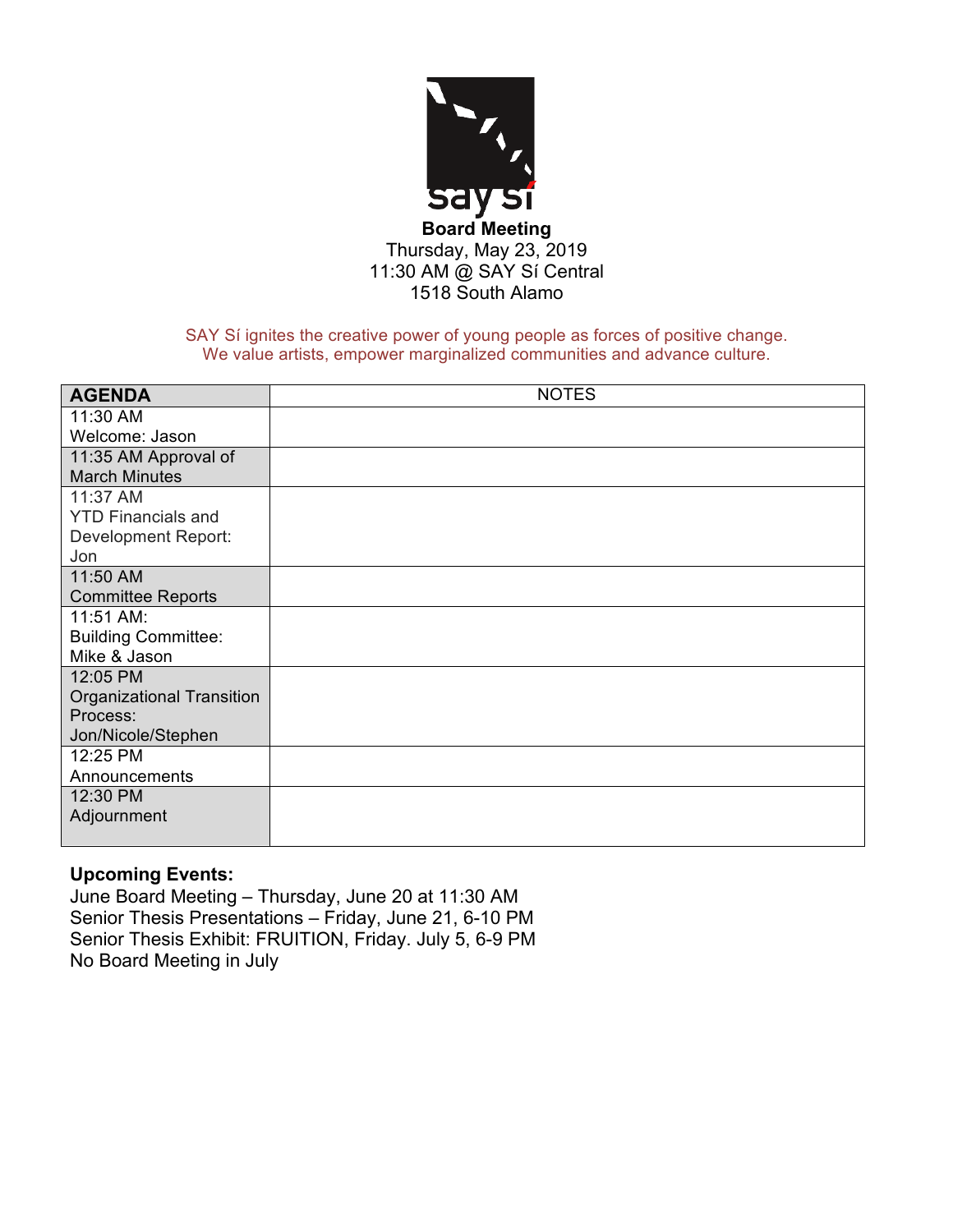# **SAY Sí DEVELOPMENT REPORT**

# **SAY Sí has recently received or has a commitment of the following funding:**

- City of SA Department of Human Services \$3,828.60 *received*
- City of SA Department of Arts & Culture FY 2019 (Payment 3/5) \$47,921 *received*
- Texas Commission on the Arts- \$1,000 *received*

# **TOTAL FUNDS COMMITTED - \$52,749.60**

## **SAY Sí will be submitting proposals for the following funding in this month and next month:**

- TCA Cultural District Project Grant- \$15,000
- Valero Energy Foundation \$15,000
- King WIlliam Association \$15,000

# **TOTAL FUNDS TO SUBMIT- \$45,000**

**Click & Pledge:** We are currently working this month to move from our current donation platform, *Classy*, to a new platform called *Click & Pledge*. Moving to this new system will allow us to integrate with our development database, Salesforce. Additionally, this switch will be saving us funds as Classy is a much higher cost than Click & Pledge and there is no additional cost associated with integrating to our development database. The goal is to be utilizing the new platform and accepting donations online by the beginning of June.

**Gensler:** Gensler, the design company that SAY Sí has been working with for the new building recently made a generous \$3,000 donation to support SAY Sí.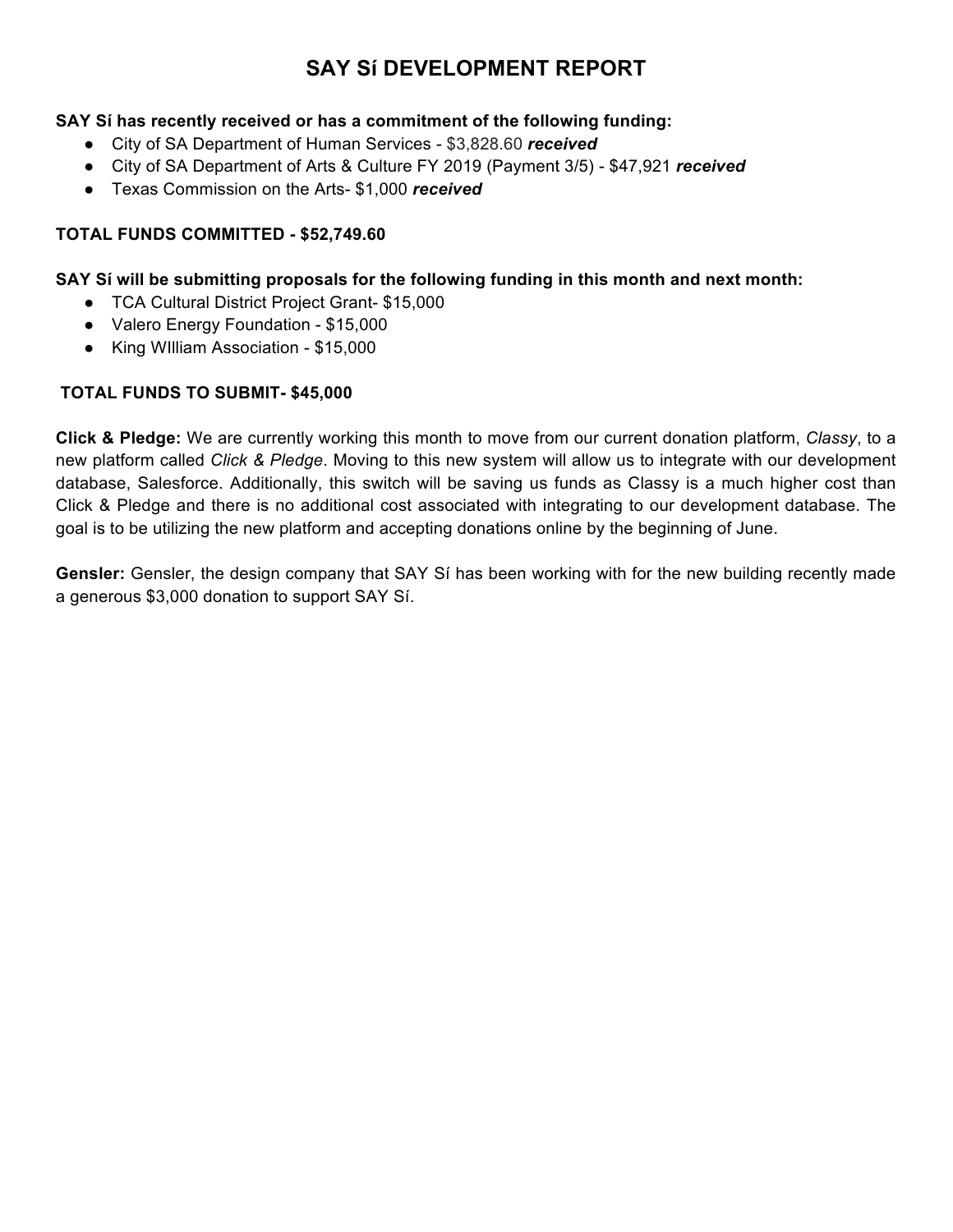# **SAY Sí Financial Snapshot** Year to Date: April 2019



# 2019 Funders: Adobe Systems, Inc. .<br>^^^^^^^^^^^^^^^^^^^^^^^^^^^^^^^^ **Bank of America Bexar County Arts Fund** City of San Antonio, DAC **Greehey Family Foundation HEB Family Foundation** Junior League of San Antonio 10 Part Time Staff 7 Full Time Staff 23 Student Mentors **Mission Trail Charities 6 ABC Instructors Rackspace Foundation** San Antonio Area Foundation **Surdna Foundation Texas Commission on the Arts** The Blake Kymberly & George Rapier, III Charitable Lead Unitrust **Wallace Foundation**



Income 2019

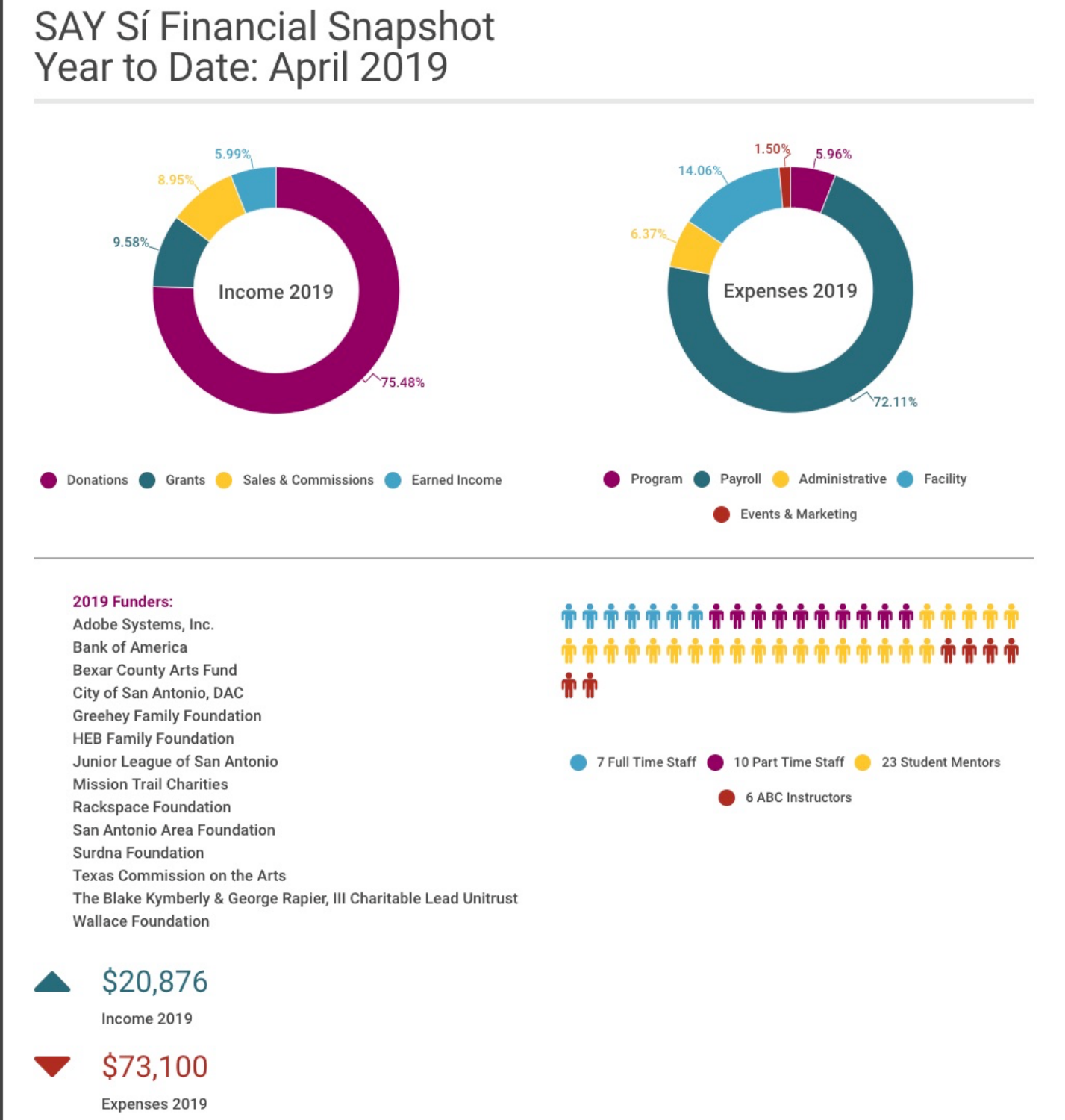#### **SAY SI Balance Sheet As of April 30, 2019**

|                                             | Total              |
|---------------------------------------------|--------------------|
| <b>ASSETS</b>                               |                    |
| <b>Current Assets</b>                       |                    |
| <b>Bank Accounts</b>                        |                    |
| 4122 Frost Operating                        | 12,326.01          |
| 5056 Frost Payroll                          | 24,945.91          |
| 9655 Frost Capital                          | 3,114,702.36       |
| <b>Petty Cash</b>                           | 154.98             |
| <b>Trust Account at Alamo Title Company</b> | 500,000.00         |
| <b>Total Bank Accounts</b>                  | \$<br>3,652,129.26 |
| <b>Accounts Receivable</b>                  |                    |
| <b>Receivables</b>                          | 217,723.00         |
| <b>Total Accounts Receivable</b>            | \$<br>217,723.00   |
| <b>Other Current Assets</b>                 |                    |
| <b>Employee Receivables</b>                 | $-26.82$           |
| <b>Undeposited Funds</b>                    | 734.26             |
| <b>Total Other Current Assets</b>           | \$<br>707.44       |
| <b>Total Current Assets</b>                 | \$<br>3,870,559.70 |
| <b>Fixed Assets</b>                         |                    |
| Assets                                      | 581.33             |
| <b>Total Fixed Assets</b>                   | \$<br>581.33       |
| <b>TOTAL ASSETS</b>                         | \$<br>3,871,141.03 |
| <b>LIABILITIES AND EQUITY</b>               |                    |
| Liabilities                                 |                    |
| <b>Current Liabilities</b>                  |                    |
| <b>Accounts Payable</b>                     |                    |
| Accounts Payable (A/P)                      | 0.00               |
| <b>Total Accounts Payable</b>               | \$<br>0.00         |
| <b>Credit Cards</b>                         |                    |
| Credit                                      | 48,756.06          |
| <b>Total Credit Cards</b>                   | \$<br>48,756.06    |
| <b>Other Current Liabilities</b>            |                    |
| <b>Accrued Expenses</b>                     | 0.00               |
| <b>AIE Scholarships Payable</b>             | 0.00               |
| <b>Employee Retirement Withholding</b>      | $-19.92$           |
| Line of Credit/Business Loan 2019           | 110,000.00         |
| Line of Credit/Term Loan 2014               | 0.00               |
| Line of Credit/Term Loan 2017               | 0.00               |
| <b>Payroll Liabilities</b>                  | 1,006.97           |
| <b>Student Scholarships Payable</b>         | 1,371.47           |
| <b>Texas State Comptroller Payable</b>      | 1,140.71           |
| <b>Total Other Current Liabilities</b>      | \$<br>113,499.23   |
| <b>Total Current Liabilities</b>            | \$<br>162,255.29   |
| <b>Long-Term Liabilities</b>                |                    |
| <b>Frost Construction Loan</b>              | 2,221.36           |
| <b>Vehicle Loan</b>                         | 0.00               |
| <b>Total Long-Term Liabilities</b>          | \$<br>2,221.36     |
| <b>Total Liabilities</b>                    | \$<br>164.476.65   |
|                                             |                    |
| Equity                                      |                    |
| <b>Opening Balance Equity</b>               | 1,778,380.62       |
| <b>Retained Earnings</b>                    | $-317,875.50$      |
| <b>Net Revenue</b>                          | 2,246,159.26       |
| <b>Total Equity</b>                         | \$<br>3,706,664.38 |
| TOTAL LIABILITIES AND EQUITY                | \$<br>3,871,141.03 |

Final Line of Creidt paid off on 05/15/2019

QB automatically adds the net income from the previous fiscal years. Journal entry will need to be made by our CPA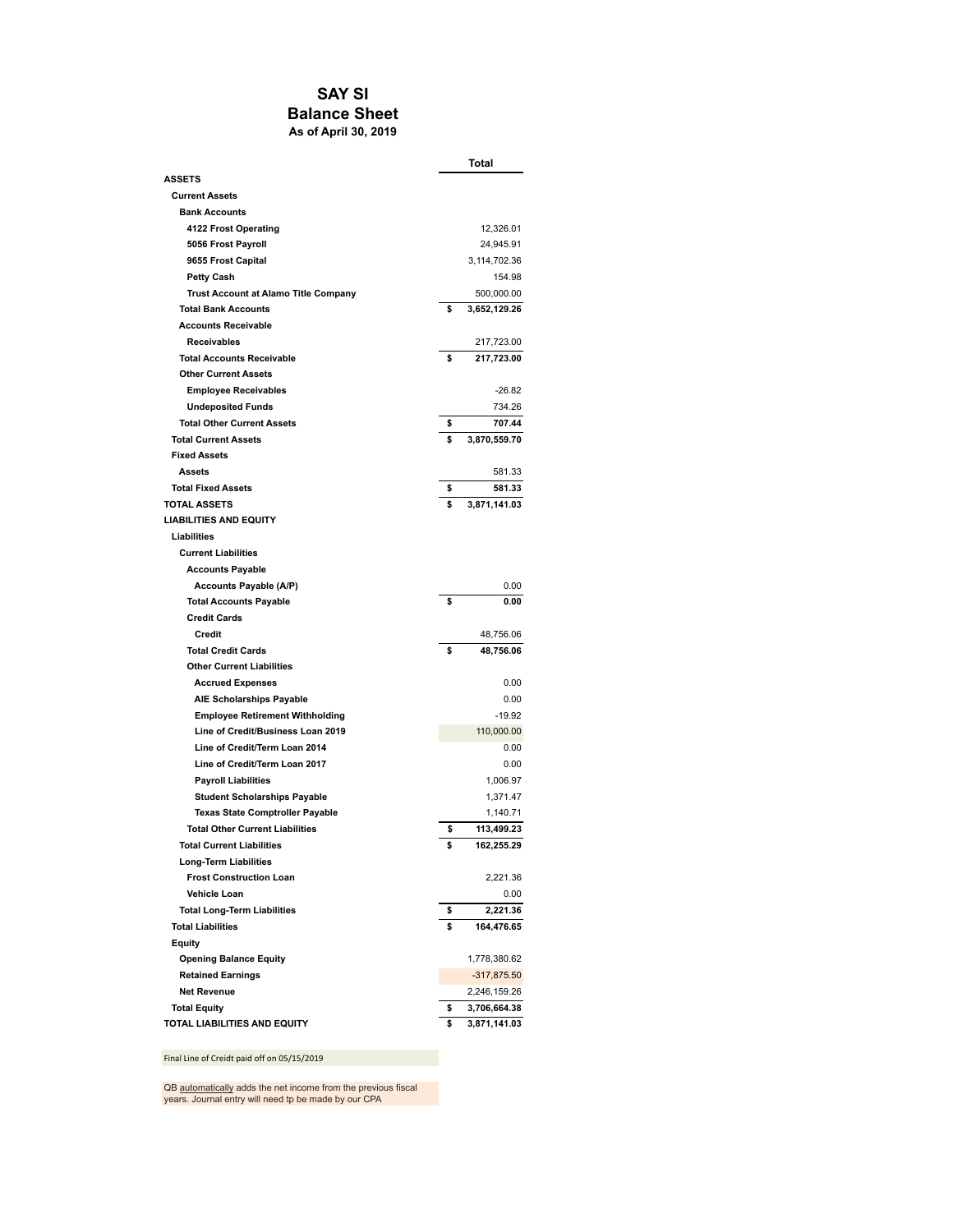#### **SAY SI Budget vs. Actuals: 2019 Budget April 2019**

|                                            | <b>Total</b> |                      |    |                             |    |                       |                      |                                         |
|--------------------------------------------|--------------|----------------------|----|-----------------------------|----|-----------------------|----------------------|-----------------------------------------|
|                                            |              | <b>April Actuals</b> |    | <b>Year-to-Date Actuals</b> |    | <b>Monthly Budget</b> | <b>Annual Budget</b> | <b>YTD % of Annual</b><br><b>Budget</b> |
| <b>Ordinary Revenue/Expenditures</b>       |              |                      |    |                             |    |                       |                      |                                         |
| Revenue                                    |              |                      |    |                             |    |                       |                      |                                         |
| <b>1 Donations</b>                         |              | 15.756.74            |    | 44.110.31                   |    | 15.833.34             | 190.000.00           | 23%                                     |
| 2 Grants                                   |              | 2,000.000            |    | 135,366.62                  |    | 57,500.00             | 690,000.00           | 20%                                     |
| 3 Sales & Commissions                      |              | 1,869.40             |    | 2,637.15                    |    | 6,666.67              | 80,000.00            | 3%                                      |
| 4 Facility Rental                          |              | 1,250.00             |    | 6,250.00                    |    | 2,083.33              | 25,000.00            | 25%                                     |
| 5 Event Income                             | \$           |                      | \$ |                             |    | 8.333.33              | 100,000.00           | 0%                                      |
| <b>Total Ordinary Revenue</b>              |              | 20,876.14 \$         |    | 188,364.08                  |    | 90,416.67             | 1,085,000.00         | 17%                                     |
| <b>Expenditures</b>                        |              |                      |    |                             |    |                       |                      |                                         |
| 1 Program Expenses                         |              | 4,356.40             |    | 23.770.74                   |    | 9.166.68              | 110.000.00           | 22%                                     |
| 2 Payroll & Benefits                       |              | 52.712.25            |    | 229,906.33                  |    | 56.666.67             | 680,000.00           | 34%                                     |
| 3 Administration and Overhead              |              | 4,653.02             |    | 50,484.22                   |    | 7,499.99              | 90,000.00            | 56%                                     |
| 4 Facility & Maintenance                   |              | 10,280.68            |    | 74,779.86                   |    | 13,166.67             | 158,000.00           | 47%                                     |
| 5 Marketing & Event Expenses               |              | 1,097.66             |    | 9.560.74                    |    | 3.916.67              | 47,000.00            | 20%                                     |
| <b>Total Expenditures</b>                  | \$           | 73,100.01 \$         |    | 388,501.89 \$               |    | 90,416.68 \$          | 1,085,000.00         | 36%                                     |
| <b>Net Ordinary Revenue</b>                | -\$          | 52,223.87 \$         |    | 200,137.81 -\$              |    | 90,416.68 \$          | 0.00                 |                                         |
| <b>Other Revenue/Expenditures</b>          |              |                      |    |                             |    |                       |                      |                                         |
| <b>Other Revenue</b>                       |              |                      |    |                             |    |                       |                      |                                         |
| 6 Reserve Fund (Building Capital Campaign) |              |                      |    | 2,483,859.84                | \$ |                       | \$                   |                                         |
| <b>Total Other Revenue</b>                 | \$           | 0.00 S               |    | 2,483,859.84                |    |                       |                      |                                         |
| <b>Other Expenditures</b>                  |              |                      |    |                             |    |                       |                      |                                         |
| 3 Capital Expenditures                     | \$           | 23.019.43 \$         |    | 33,019.43                   |    |                       |                      |                                         |
| 4 Rental Building (Escrow Account)         | \$           | 25,000.00 \$         |    | 50,000.00                   |    |                       |                      |                                         |
| <b>Total Other Expenditures</b>            | \$           | 48,019.43 \$         |    | 83,019.43                   |    |                       |                      |                                         |
| <b>Net Other Revenue</b>                   | -\$          | 48,019.43 \$         |    | 2,400,840.41                |    |                       |                      |                                         |
| <b>Gross Profit</b>                        | -\$          | 100,243.30 \$        |    | 2,200,702.60 \$             |    | $0.00$ \$             | 0.00                 |                                         |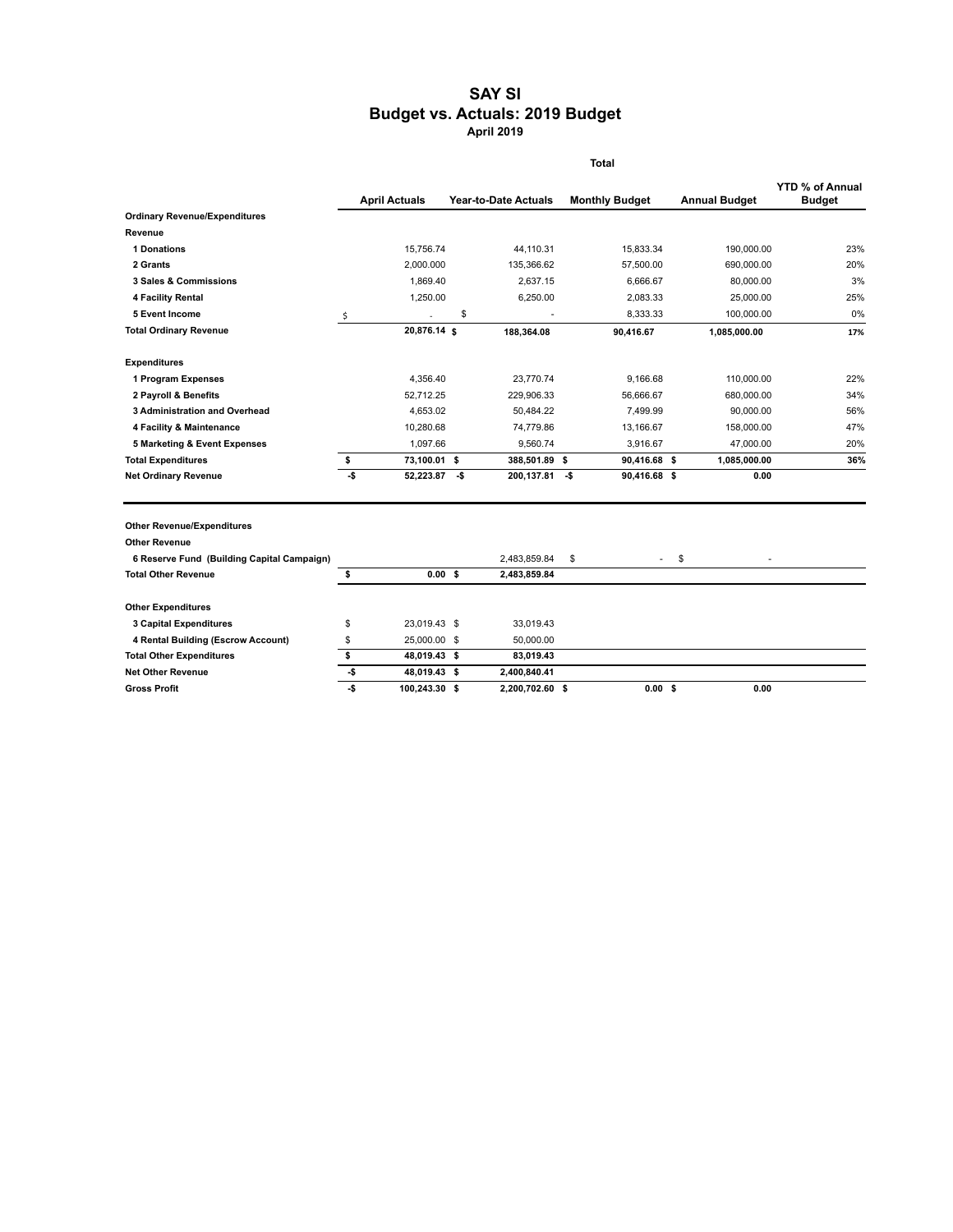To: SAY Sí Board From: Anahí González Date: April 18, 2019

#### **Subject: Board Meeting**

**Board Members Present:** Mike Schroeder, Mary Ann Beach, Agosto Cuellar, Billy Lambert, Jason Moran, Tom Payton, Andres González, Siboney Diaz Sanchez, Jimmy Mendiola, Ricardo Salazar and Claudia Guerra. **Board Members Absent:** Andrew Meyer **Staff Present:** Jon Hinojosa and Anahí González

#### **Meeting called to order at 11:35 AM. Reports and Attachments in 2019 Board Binder**

#### **March Minutes**

After review, Mike Schroeder motioned to approve the March minutes; seconded by Billy Lambert. Minutes approved unanimously

#### **March Financials**

After review, Billy Lambert motioned to approve the March financials; seconded by Claudia Guerra. Financials approved unanimously.

#### **Governance Update**

Andres spoke about looking for potential new board members. He emphasized the need for having a diverse board that includes more women and minorities as well as individuals with a background in areas such as: banking/finance, marketing, law etc.

## **Development Update**

Mike provided an update on the purchase agreement with SAHA. Jon discussed environmental issues and buyer credits. Mike spoke on the design process of the new building as well at the upcoming engineering pre-submittal meeting for both MEP and civic engineers.

#### **Capital Campaign Update**

Mary Ann spoke on status of capital campaign as we have people lined up and ready to start fundraising pending the final sale of the building.

## **Communications Update**

Jimmy presented on plans to reach out several media outlets in the areas of education, youth, travel, film/media with a goal to for SAY Sí to gain recognition and expand our audience both locally and nationally. Tom spoke on the upcoming 25th anniversary book.

## **Meeting adjourned at 12:37 PM.**